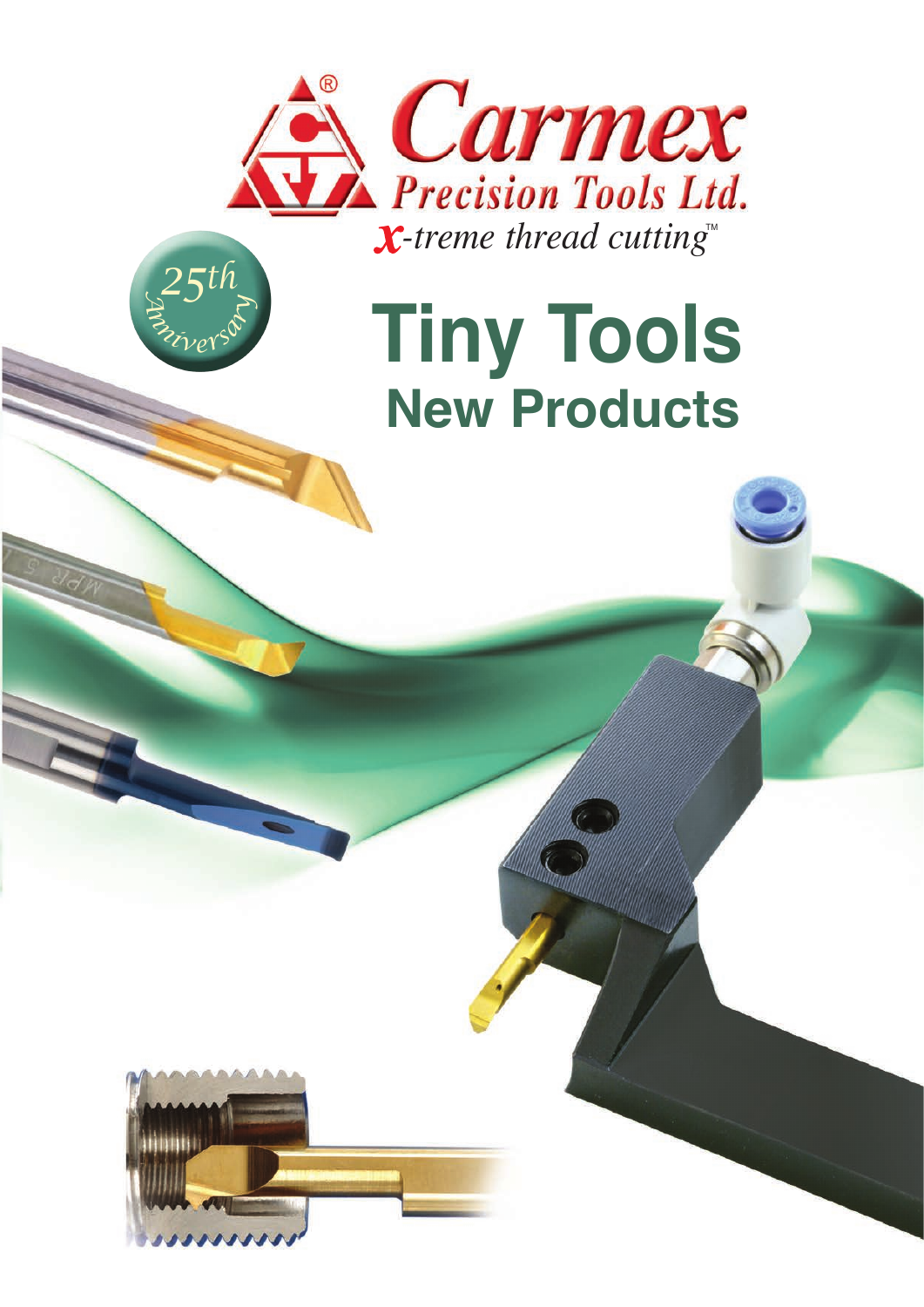### *MPR Bars Profiling and Boring - with through Coolant*



| D   | <b>Ordering Code</b>                 |    |    | R    |     |     | Min.<br>Bore Dia. | Holder         |
|-----|--------------------------------------|----|----|------|-----|-----|-------------------|----------------|
| 3.0 | MPR 1.5 R0.1 L10                     | 39 | 10 | 0.10 | 0.3 | 0.7 | 1.5               | <b>SIM  H3</b> |
| 3.0 | <b>R0.15 L15</b><br>MPR <sub>2</sub> | 39 | 15 | 0.15 | 0.5 | 0.8 | 2.1               | <b>SIM  H3</b> |
| 7.0 | R0.2 L35<br><b>MPR7</b>              | 62 | 35 | 0.20 | 1.5 | 3.3 |                   | <b>SIM  H7</b> |

### *MIR Bars Threading - with through Coolant*



| D    | <b>Ordering Code</b>     | Pitch<br>TPI | <b>Thread</b><br><b>Size</b>                             |     | L1 |     | $\alpha$ | Min.<br>Bore Dia. | Holder          |
|------|--------------------------|--------------|----------------------------------------------------------|-----|----|-----|----------|-------------------|-----------------|
| 8.0  | <b>MIR 8 L30 10 ACME</b> | 10           | $1/2 \times 10$                                          | 76  | 30 | 3.8 | 29       | 10.0              | <b>SIM  H8</b>  |
| 10.0 | <b>MIR 10 L35 8 ACME</b> | 8            | $5/8 \times 8$                                           | 73  | 35 | 4.8 | 29       | 12.5              | <b>SIM  H10</b> |
| 10.0 | <b>MIR 10 L45 6 ACME</b> | 6            | $3/4 \times 6$<br>7/8<br>-6<br>$\boldsymbol{\mathsf{x}}$ | 105 | 45 | 4.8 | 29       | 14.6              | SIM  H10        |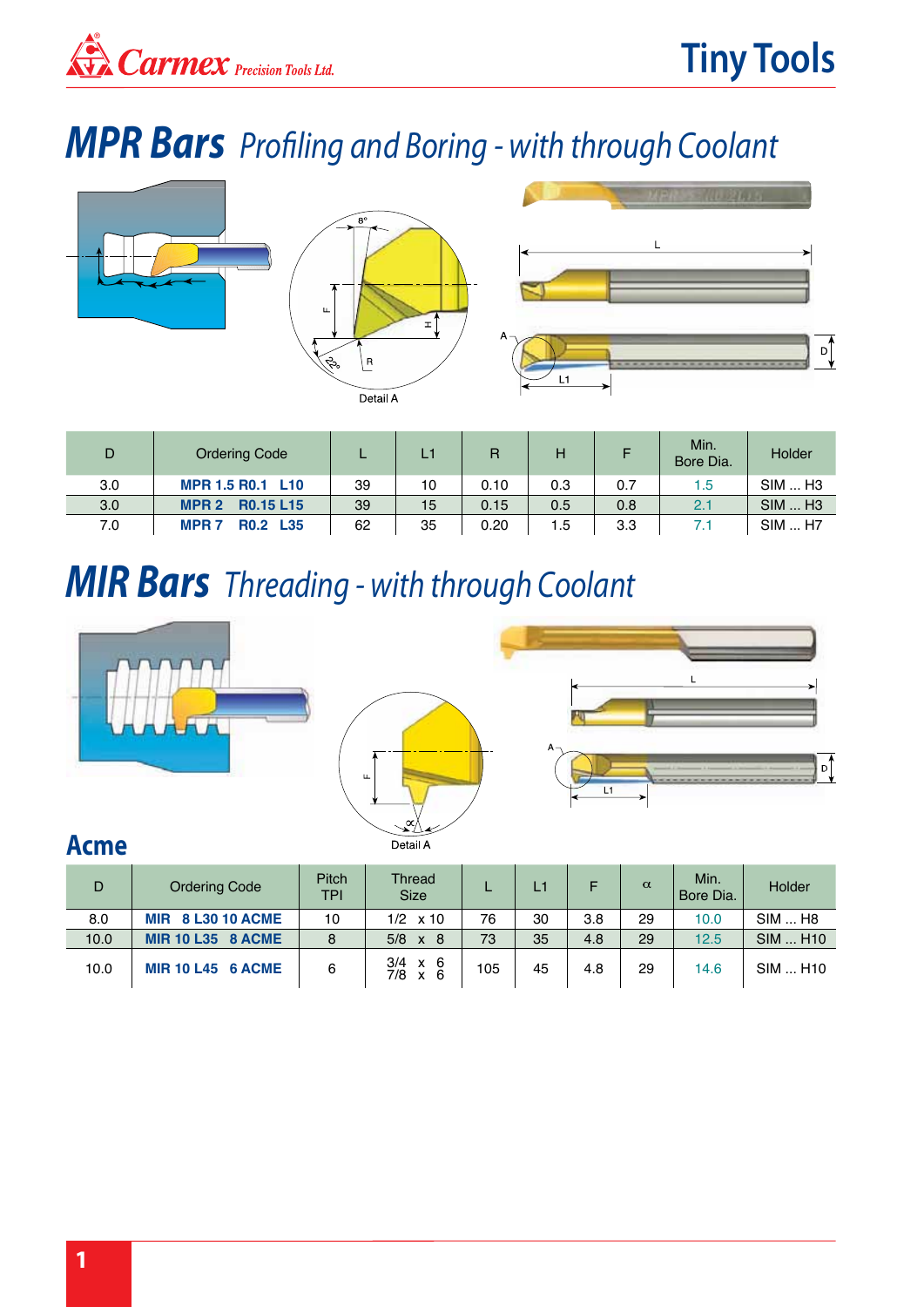### *MCR Bars Chamfering and Boring - with through Coolant*



### *MGR Bars Grooving - with through Coolant*



| D   | <b>Ordering Code</b>  | L                      | L1 | B   | H   | F   | Min.<br>Bore Dia. | <b>Holder</b>       |
|-----|-----------------------|------------------------|----|-----|-----|-----|-------------------|---------------------|
| 4.0 | <b>MGR 4 B1.0 L15</b> | 51                     | 15 | 1.0 | 1.0 | 1.7 | 4.1               | SIM  H4             |
|     | <b>MGR 5 B1.0 L22</b> |                        | 22 | 1.0 |     |     |                   |                     |
| 5.0 | <b>MGR 5 B1.5 L22</b> | 51                     | 22 | 1.5 | 1.2 | 2.3 | 5.1               | SIM  H <sub>5</sub> |
|     | <b>MGR 5 B2.0 L22</b> |                        | 22 | 2.0 |     |     |                   |                     |
|     | <b>MGR 6 B1.0 L22</b> |                        | 22 | 1.0 |     |     |                   |                     |
| 6.0 | <b>MGR 6 B1.5 L22</b> | 51                     | 22 | 1.5 | 1.4 | 2.8 | 6.1               | <b>SIM  H6</b>      |
|     | <b>MGR 6 B2.0 L22</b> |                        | 22 | 2.0 |     |     |                   |                     |
|     | <b>MGR 7 B1.0 L15</b> |                        | 15 | 1.0 |     |     |                   |                     |
|     | <b>MGR 7 B1.0 L22</b> |                        | 22 | 1.0 |     |     |                   |                     |
|     | <b>MGR 7 B1.0 L30</b> |                        | 30 | 1.0 |     |     |                   |                     |
|     | <b>MGR 7 B1.5 L15</b> |                        | 15 | 1.5 |     |     |                   |                     |
| 7.0 | <b>MGR 7 B1.5 L22</b> | 62                     | 22 | 1.5 | 2.5 | 3.3 | 7.1               | <b>SIM  H7</b>      |
|     | <b>MGR 7 B1.5 L30</b> |                        | 30 | 1.5 |     |     |                   |                     |
|     | <b>MGR 7 B2.0 L15</b> | 2.0<br>15<br>22<br>2.0 |    |     |     |     |                   |                     |
|     | <b>MGR 7 B2.0 L22</b> |                        |    |     |     |     |                   |                     |
|     | <b>MGR 7 B2.0 L30</b> |                        | 30 | 2.0 |     |     |                   |                     |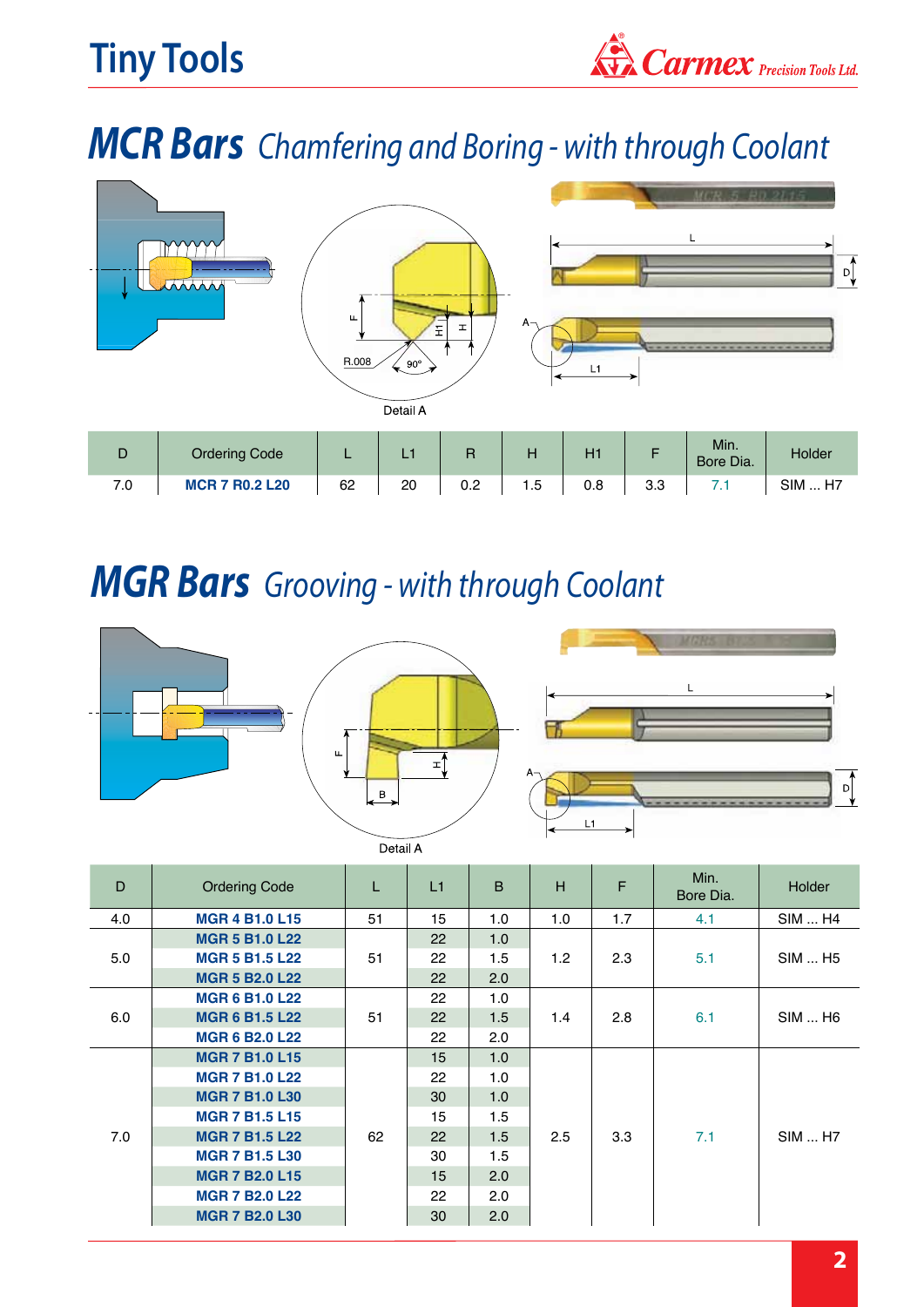

### *Technical Section*

#### Carbide Grades:

#### **BXC (P30 - P50, K25 - K40)**

PVD TiN coated grade for low cutting speed. Works well with a wide range of stainless steels.



#### **BMK (K10 - K20)**

Sub-micron grade with advanced PVD triple blue coating. Extremely high heat resistant and smooth cutting operation, for high performance, and normal machining conditions. General purpose for all materials.

#### **K20 (K10 - K30)**

Uncoated Carbide grade for non ferrous metals, aluminum and cast iron.

| <b>ISO</b><br>Standard | <b>Material</b>           |                                                                                                                                                                                                                                                                                                                                                                                                                                                                                                                                                                                                                                                                                        | Condition                                                                                       | <b>Cutting Speed</b><br>m/min                                                                                                                                                                               |            |  |
|------------------------|---------------------------|----------------------------------------------------------------------------------------------------------------------------------------------------------------------------------------------------------------------------------------------------------------------------------------------------------------------------------------------------------------------------------------------------------------------------------------------------------------------------------------------------------------------------------------------------------------------------------------------------------------------------------------------------------------------------------------|-------------------------------------------------------------------------------------------------|-------------------------------------------------------------------------------------------------------------------------------------------------------------------------------------------------------------|------------|--|
|                        |                           |                                                                                                                                                                                                                                                                                                                                                                                                                                                                                                                                                                                                                                                                                        |                                                                                                 | <b>BXC</b>                                                                                                                                                                                                  | <b>BMK</b> |  |
|                        |                           | $< 0.25 \%$ C                                                                                                                                                                                                                                                                                                                                                                                                                                                                                                                                                                                                                                                                          | Annealed                                                                                        |                                                                                                                                                                                                             |            |  |
|                        | Non-Alloy steel and       | $≥0.25%$ C                                                                                                                                                                                                                                                                                                                                                                                                                                                                                                                                                                                                                                                                             | Annealed                                                                                        |                                                                                                                                                                                                             |            |  |
|                        | cast steel, free          | $< 0.55\%$ C                                                                                                                                                                                                                                                                                                                                                                                                                                                                                                                                                                                                                                                                           | Quenched and tempered                                                                           | $25 - 50$<br>$20 - 25$<br>$18 - 20$<br>$25 - 30$<br>$17 - 23$<br>$17 - 23$<br>$17 - 23$<br>$50 - 70$<br>$30 - 40$<br>$22 - 25$<br>$35 - 45$<br>$15 - 20$<br>$12 - 18$<br>$15 - 20$<br>$10 - 14$<br>$8 - 12$ | $30 - 60$  |  |
|                        | cutting steel             | $≥0.55%$ C                                                                                                                                                                                                                                                                                                                                                                                                                                                                                                                                                                                                                                                                             | Annealed                                                                                        |                                                                                                                                                                                                             |            |  |
|                        |                           |                                                                                                                                                                                                                                                                                                                                                                                                                                                                                                                                                                                                                                                                                        |                                                                                                 |                                                                                                                                                                                                             |            |  |
|                        |                           |                                                                                                                                                                                                                                                                                                                                                                                                                                                                                                                                                                                                                                                                                        |                                                                                                 |                                                                                                                                                                                                             | $24 - 30$  |  |
|                        |                           |                                                                                                                                                                                                                                                                                                                                                                                                                                                                                                                                                                                                                                                                                        |                                                                                                 |                                                                                                                                                                                                             |            |  |
|                        |                           |                                                                                                                                                                                                                                                                                                                                                                                                                                                                                                                                                                                                                                                                                        | Annealed                                                                                        |                                                                                                                                                                                                             | $22 - 24$  |  |
|                        | steel                     |                                                                                                                                                                                                                                                                                                                                                                                                                                                                                                                                                                                                                                                                                        |                                                                                                 |                                                                                                                                                                                                             |            |  |
|                        |                           |                                                                                                                                                                                                                                                                                                                                                                                                                                                                                                                                                                                                                                                                                        | Ferritic/martensitic                                                                            |                                                                                                                                                                                                             |            |  |
| M                      |                           |                                                                                                                                                                                                                                                                                                                                                                                                                                                                                                                                                                                                                                                                                        | <b>Martensitic</b>                                                                              |                                                                                                                                                                                                             | $30 - 42$  |  |
|                        |                           |                                                                                                                                                                                                                                                                                                                                                                                                                                                                                                                                                                                                                                                                                        | Austenitic                                                                                      |                                                                                                                                                                                                             |            |  |
|                        |                           |                                                                                                                                                                                                                                                                                                                                                                                                                                                                                                                                                                                                                                                                                        | Ferritic/pearlitic                                                                              |                                                                                                                                                                                                             |            |  |
| K                      |                           |                                                                                                                                                                                                                                                                                                                                                                                                                                                                                                                                                                                                                                                                                        | Pearlitic                                                                                       |                                                                                                                                                                                                             | $20 - 28$  |  |
|                        |                           |                                                                                                                                                                                                                                                                                                                                                                                                                                                                                                                                                                                                                                                                                        | <b>Ferritic</b>                                                                                 |                                                                                                                                                                                                             |            |  |
|                        |                           |                                                                                                                                                                                                                                                                                                                                                                                                                                                                                                                                                                                                                                                                                        | <b>Pearlitic</b>                                                                                |                                                                                                                                                                                                             | $20 - 28$  |  |
|                        |                           |                                                                                                                                                                                                                                                                                                                                                                                                                                                                                                                                                                                                                                                                                        | Ferritic                                                                                        |                                                                                                                                                                                                             |            |  |
|                        |                           |                                                                                                                                                                                                                                                                                                                                                                                                                                                                                                                                                                                                                                                                                        | Pearlitic                                                                                       |                                                                                                                                                                                                             | $20 - 28$  |  |
|                        |                           |                                                                                                                                                                                                                                                                                                                                                                                                                                                                                                                                                                                                                                                                                        | Not cureable                                                                                    |                                                                                                                                                                                                             | $60 - 84$  |  |
|                        |                           |                                                                                                                                                                                                                                                                                                                                                                                                                                                                                                                                                                                                                                                                                        | Cured                                                                                           |                                                                                                                                                                                                             |            |  |
|                        |                           | $\le$ = 12% Si                                                                                                                                                                                                                                                                                                                                                                                                                                                                                                                                                                                                                                                                         | Not cureable                                                                                    |                                                                                                                                                                                                             |            |  |
|                        | Aluminum-cast,<br>alloyed |                                                                                                                                                                                                                                                                                                                                                                                                                                                                                                                                                                                                                                                                                        | Cured<br>High temperature<br>Free cutting<br><b>Brass</b><br>Electrolytic copper<br>Hard rubber |                                                                                                                                                                                                             | $36 - 48$  |  |
|                        |                           | $>12\%$ Si                                                                                                                                                                                                                                                                                                                                                                                                                                                                                                                                                                                                                                                                             |                                                                                                 |                                                                                                                                                                                                             |            |  |
|                        |                           |                                                                                                                                                                                                                                                                                                                                                                                                                                                                                                                                                                                                                                                                                        |                                                                                                 |                                                                                                                                                                                                             |            |  |
|                        | Copper alloys             |                                                                                                                                                                                                                                                                                                                                                                                                                                                                                                                                                                                                                                                                                        |                                                                                                 |                                                                                                                                                                                                             | $24 - 30$  |  |
|                        |                           | Quenched and tempered<br>Annealed<br>Low alloy steel and cast steel (less<br>than 5% alloying elements)<br>Quenched and tempered<br>High alloy steel, cast steel, and tool<br>Quenched and tempered<br>Stainless steel and cast steel<br>Cast iron nodular (GGG)<br>Grey cast iron (GG)<br>Malleable cast iron<br>Aluminum-wrought alloy<br>$>1\%$ Pb<br>Duroplastics, fiber plastics<br>Non metalic<br>Annealed<br>Fe based<br>Cured<br>Annealed<br>Ni or Co<br>Cured<br>based<br>Cast<br>Alpha+beta alloys cured<br><b>Titanium alloys</b><br>Hardened 45-50 HRc<br>Hardened steel<br>Hardened 51-55 HRc<br>Hardened 56-62 HRc<br>Chilled cast iron<br>Cast<br>Hardened<br>Cast iron |                                                                                                 |                                                                                                                                                                                                             |            |  |
|                        |                           |                                                                                                                                                                                                                                                                                                                                                                                                                                                                                                                                                                                                                                                                                        |                                                                                                 |                                                                                                                                                                                                             |            |  |
|                        |                           |                                                                                                                                                                                                                                                                                                                                                                                                                                                                                                                                                                                                                                                                                        |                                                                                                 |                                                                                                                                                                                                             |            |  |
|                        |                           |                                                                                                                                                                                                                                                                                                                                                                                                                                                                                                                                                                                                                                                                                        |                                                                                                 |                                                                                                                                                                                                             |            |  |
|                        | High temp.                |                                                                                                                                                                                                                                                                                                                                                                                                                                                                                                                                                                                                                                                                                        |                                                                                                 |                                                                                                                                                                                                             | $18 - 24$  |  |
|                        | alloys, Super alloys      |                                                                                                                                                                                                                                                                                                                                                                                                                                                                                                                                                                                                                                                                                        |                                                                                                 |                                                                                                                                                                                                             |            |  |
|                        |                           |                                                                                                                                                                                                                                                                                                                                                                                                                                                                                                                                                                                                                                                                                        |                                                                                                 |                                                                                                                                                                                                             |            |  |
|                        |                           |                                                                                                                                                                                                                                                                                                                                                                                                                                                                                                                                                                                                                                                                                        |                                                                                                 |                                                                                                                                                                                                             |            |  |
|                        |                           |                                                                                                                                                                                                                                                                                                                                                                                                                                                                                                                                                                                                                                                                                        |                                                                                                 |                                                                                                                                                                                                             | $15 - 20$  |  |
|                        |                           |                                                                                                                                                                                                                                                                                                                                                                                                                                                                                                                                                                                                                                                                                        |                                                                                                 |                                                                                                                                                                                                             |            |  |
|                        |                           |                                                                                                                                                                                                                                                                                                                                                                                                                                                                                                                                                                                                                                                                                        |                                                                                                 |                                                                                                                                                                                                             | $18 - 24$  |  |
|                        |                           |                                                                                                                                                                                                                                                                                                                                                                                                                                                                                                                                                                                                                                                                                        |                                                                                                 |                                                                                                                                                                                                             |            |  |
|                        |                           |                                                                                                                                                                                                                                                                                                                                                                                                                                                                                                                                                                                                                                                                                        |                                                                                                 |                                                                                                                                                                                                             | $12 - 16$  |  |
|                        |                           |                                                                                                                                                                                                                                                                                                                                                                                                                                                                                                                                                                                                                                                                                        |                                                                                                 |                                                                                                                                                                                                             | $10 - 14$  |  |

### *Cutting speed for Tiny Tools*

**Recommended Feed Rate: 0.01 - 0.03 mm/rev**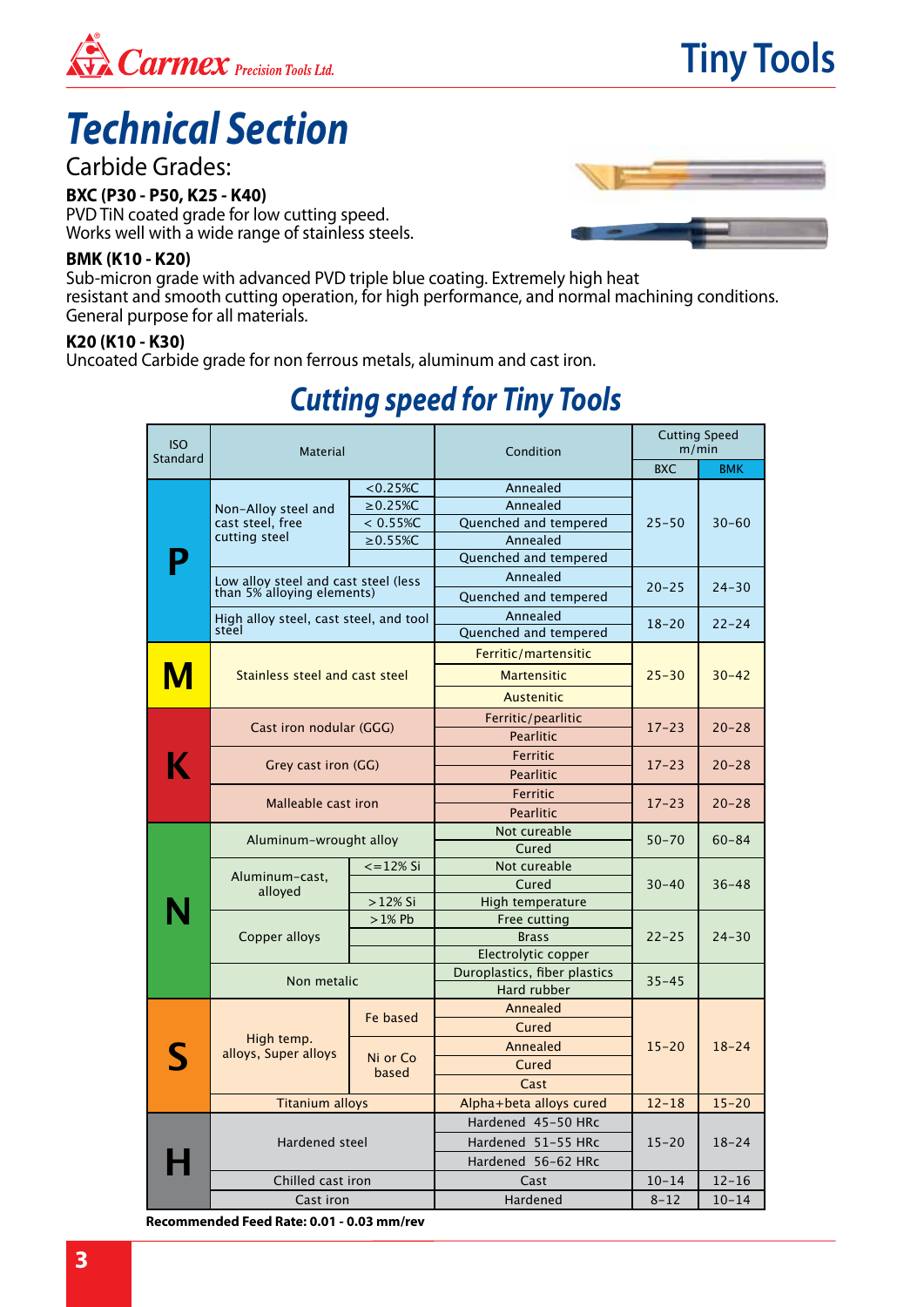### **Tiny Tools**



# *Tiny Tools Bar Holders*





| D <sub>1</sub> | <b>Ordering Code</b> | L  | D  | d   | Key             | Clamping<br><b>Screw</b> | Adjusting<br><b>Screw</b> |
|----------------|----------------------|----|----|-----|-----------------|--------------------------|---------------------------|
|                | <b>SIM 0012 H3</b>   | 88 | 12 | 12  |                 | S <sub>24</sub>          | S35                       |
|                | * SIM 0016 H3S       | 75 | 16 | 20  |                 |                          | <b>S35S</b>               |
| 3.0            | <b>SIM 0016 H3</b>   | 88 | 16 | 20  | K <sub>25</sub> |                          |                           |
|                | <b>SIM 0020 H3</b>   | 88 | 20 | 20  |                 | S <sub>25</sub>          | S35                       |
|                | * SIM 0022 H3        | 88 | 22 | 22  |                 |                          |                           |
|                | <b>SIM 0012 H4</b>   | 88 | 12 | 12  |                 | S <sub>24</sub>          | S35                       |
|                | * SIM 0016 H4S       | 75 | 16 | 20  |                 | S35S                     |                           |
| 4.0            | <b>SIM 0016 H4</b>   | 88 | 16 | 20  | K <sub>25</sub> | S <sub>25</sub>          | S35                       |
|                | <b>SIM 0020 H4</b>   | 88 | 20 | 20z |                 |                          |                           |
|                | * SIM 0022 H4        | 88 | 22 | 22  |                 |                          |                           |
|                | <b>SIM 0012 H5</b>   | 88 | 12 | 12  |                 | S <sub>24</sub>          | S35                       |
|                | * SIM 0016 H5S       | 75 | 16 | 20  | <b>S35S</b>     |                          |                           |
| 5.0            | <b>SIM 0016 H5</b>   | 88 | 16 | 20  | K <sub>25</sub> | S <sub>25</sub>          |                           |
|                | <b>SIM 0020 H5</b>   | 88 | 20 | 20  |                 |                          | S35                       |
|                | * SIM 0022 H5        | 88 | 22 | 22  |                 |                          |                           |
|                | * SIM 0016 H6S       | 75 | 16 | 20  |                 |                          | <b>S35S</b>               |
| 6.0            | <b>SIM 0016 H6</b>   | 88 | 16 | 20  | K <sub>25</sub> | S <sub>25</sub>          |                           |
|                | <b>SIM 0020 H6</b>   | 88 | 20 | 20  |                 |                          | S35                       |
|                | * SIM 0022 H6        | 88 | 22 | 22  |                 |                          |                           |
| 7.0            | <b>SIM 0016 H7</b>   | 88 | 16 | 20  | K <sub>25</sub> | S <sub>25</sub>          | S35                       |
|                | <b>SIM 0020 H7</b>   | 88 | 20 | 20  |                 |                          |                           |
| 8.0            | <b>SIM 0016 H8</b>   | 88 | 16 | 20  | K <sub>25</sub> | S <sub>25</sub>          | S35                       |
|                | <b>SIM 0020 H8</b>   | 88 | 20 | 20  |                 |                          |                           |
| 10.0           | <b>SIM 0020 H10</b>  | 88 | 20 | 20  | K <sub>25</sub> | S <sub>25</sub>          | <b>S35</b>                |

\* Can also be used with Swiss type lathe machines



| D <sub>1</sub> | <b>Ordering Code</b> |    | D  | d    | Key             | Clamping<br><b>Screw</b> | Adjusting<br><b>Screw</b> |  |
|----------------|----------------------|----|----|------|-----------------|--------------------------|---------------------------|--|
| 3.0            | <b>SIM 0025 H3</b>   |    |    | 10.8 |                 |                          |                           |  |
| 4.0            | <b>SIM 0025 H4</b>   |    |    |      | K <sub>25</sub> | S <sub>25</sub>          | <b>S35M</b>               |  |
| 5.0            | <b>SIM 0025 H5</b>   | 62 | 25 |      |                 |                          |                           |  |
| 6.0            | <b>SIM 0025 H6</b>   |    |    |      |                 |                          |                           |  |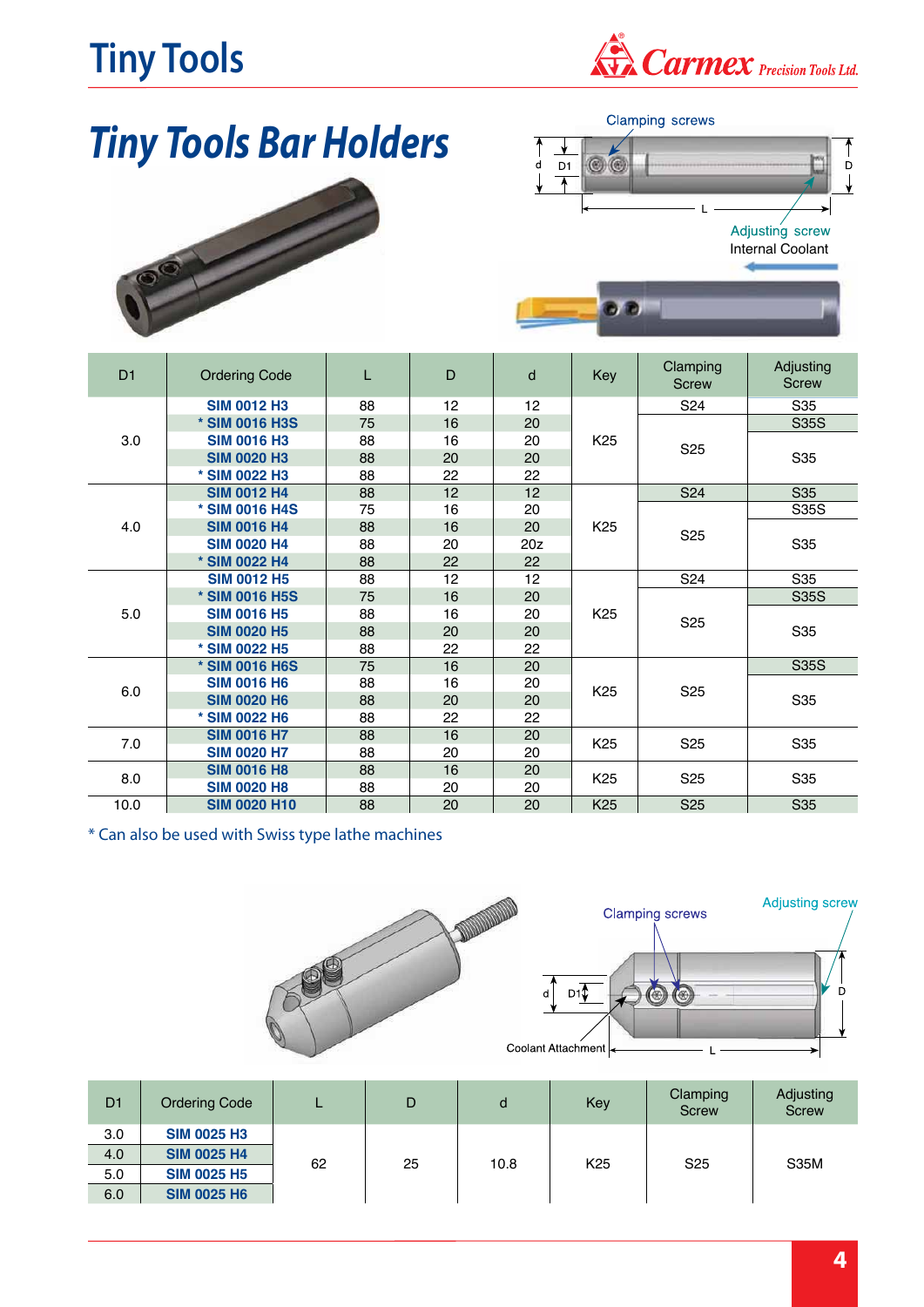

**New Products**

**Square shank Tiny Tools holders for internal machining with sliding head clamping method for Swiss type lathe machines**

#### **To be used with the standard Tiny Tools diameters 3, 4, 5 and 6 mm.**

- **Boring**
- **Back turning**
- **Chamfering**
- **Grooving**
- **Profiling Threading**
- **Face grooving**
- **Advantages**
- **Accurate tool location**
- **Internal coolant through the holder**
- **Adaptor for fast coolant connection**

### *Product Identification*  **Tiny Bar Holders Ordering Codes**

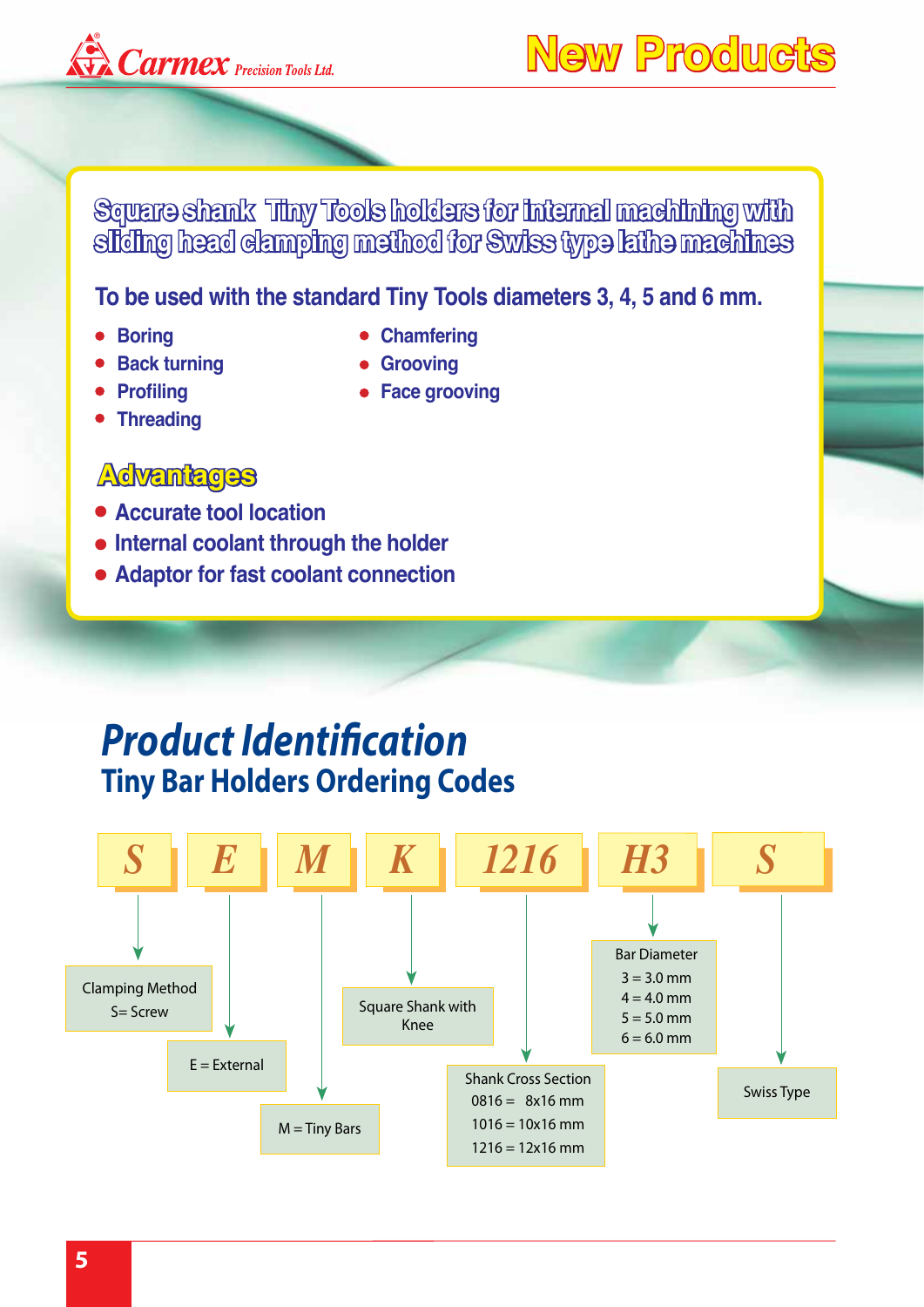### **Tiny Tools**



# *Square Shank Holders*





| D <sub>1</sub> | <b>Ordering Code</b> | B  | L   | L1 | L2 | н  | h  | h1 | d max. | *dp | Key             | Clamping<br><b>Screw</b> |
|----------------|----------------------|----|-----|----|----|----|----|----|--------|-----|-----------------|--------------------------|
|                | <b>SEMK 0816 H3S</b> |    |     |    |    |    | 8  | 16 |        |     |                 |                          |
| 3.0            | <b>SEMK 1016 H3S</b> | 16 | 100 | 17 | 25 | 46 | 10 | 18 | 26     | 4/6 | K <sub>25</sub> | S <sub>25</sub>          |
|                | <b>SEMK 1216 H3S</b> |    |     |    |    |    | 12 | 20 |        |     |                 |                          |
|                | <b>SEMK 0816 H4S</b> |    |     |    |    |    | 8  | 16 |        |     |                 |                          |
| 4.0            | <b>SEMK 1016 H4S</b> | 16 | 100 | 17 | 25 | 58 | 10 | 18 | 26     | 4/6 | K <sub>25</sub> | S <sub>25</sub>          |
|                | <b>SEMK 1216 H4S</b> |    |     |    |    |    | 12 | 20 |        |     |                 |                          |
|                | <b>SEMK 0816 H5S</b> |    |     |    |    |    | 8  | 16 |        |     |                 |                          |
| 5.0            | <b>SEMK 1016 H5S</b> | 16 | 100 | 17 | 25 | 58 | 10 | 18 | 26     | 4/6 | K <sub>25</sub> | S <sub>25</sub>          |
|                | <b>SEMK 1216 H5S</b> |    |     |    |    |    | 12 | 20 |        |     |                 |                          |
|                | <b>SEMK 0816 H6S</b> |    |     |    |    | 8  | 16 |    |        |     |                 |                          |
| 6.0            | <b>SEMK 1016 H6S</b> | 16 | 100 | 17 | 25 | 58 | 10 | 18 | 26     | 4/6 | K <sub>25</sub> | S <sub>25</sub>          |
|                | <b>SEMK 1216 H6S</b> |    |     |    |    |    | 12 | 20 |        |     |                 |                          |

\* Optional